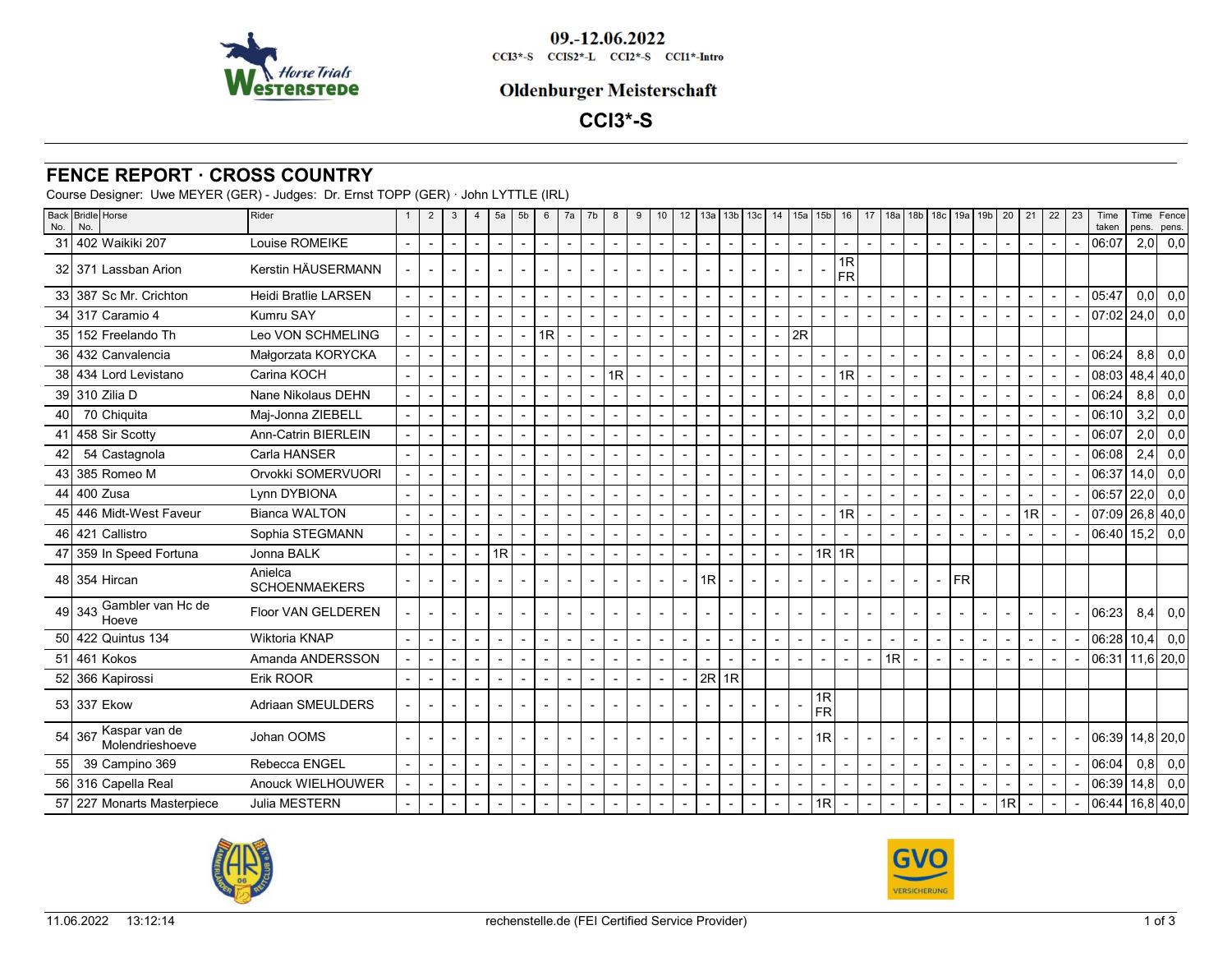

#### **Oldenburger Meisterschaft**

# **CCI3\*-S**

### **FENCE REPORT · CROSS COUNTRY**

Course Designer: Uwe MEYER (GER) - Judges: Dr. Ernst TOPP (GER) · John LYTTLE (IRL)

| No. | Back Bridle Horse<br>No.   | Rider                            | $\overline{2}$           | 3                        | $\overline{4}$           | 5a                       | 5 <sub>b</sub>           | 6              | 7a                       | 7b             | 8              | 9              | 10             | 12 |  | $13a$ 13b 13c  | 14              | 15a            | 15 <sub>b</sub> | 16             | 17 | 18a | $18b$   $18c$ |        | 19a   19b      | 20                       | 21                       | 22             | 23 | Time<br>taken     |     | Time   Fence<br>pens. pens. |
|-----|----------------------------|----------------------------------|--------------------------|--------------------------|--------------------------|--------------------------|--------------------------|----------------|--------------------------|----------------|----------------|----------------|----------------|----|--|----------------|-----------------|----------------|-----------------|----------------|----|-----|---------------|--------|----------------|--------------------------|--------------------------|----------------|----|-------------------|-----|-----------------------------|
| 58  | 135 Esra Bs                | Andreas BRANDT                   | $\sim$                   | $\overline{\phantom{a}}$ | $\overline{\phantom{a}}$ | $\overline{a}$           | $\overline{a}$           | $\overline{a}$ | ÷,                       | $\overline{a}$ | $\overline{a}$ | $\overline{a}$ | $\overline{a}$ |    |  | $\overline{a}$ |                 | $\overline{a}$ |                 | $\overline{a}$ |    |     |               |        |                |                          | $\overline{a}$           | $\sim$         |    | 06:18             | 6,4 | 0,0                         |
|     | 59 322 Commando 3          | Louise ROMEIKE                   |                          |                          |                          |                          |                          |                | $\blacksquare$           |                |                |                |                |    |  |                |                 |                |                 |                |    |     |               |        |                |                          |                          | $\sim$         |    | 06:16             | 5,6 | 0,0                         |
|     | 60 344 Goliath             | Gert Jan HEINEN                  |                          |                          | $\overline{\phantom{a}}$ |                          |                          |                | ÷,                       |                |                |                |                |    |  |                |                 |                |                 |                |    |     |               |        |                |                          |                          | $\sim$         |    | 06:25             | 9,2 | 0,0                         |
|     | 61 389 Sibo de Quiesce     | Tom GOEMAN                       |                          |                          |                          |                          |                          |                |                          |                |                |                |                |    |  |                |                 |                |                 |                |    |     |               |        |                |                          | $\sim$                   | $\sim$         |    | 06:26             | 9,6 | 0,0                         |
| 62  | 14 Baroness III            | Juliane BARTH                    | $\overline{\phantom{a}}$ |                          |                          |                          |                          |                | $\overline{\phantom{a}}$ |                |                |                |                |    |  |                |                 |                |                 |                |    |     |               |        |                |                          | $\overline{\phantom{a}}$ | $\sim$         |    | 06:22             | 8,0 | 0,0                         |
|     | 63 327 Dana de Beauvallon  | Ben VOGG                         |                          |                          |                          |                          |                          |                |                          |                |                |                |                |    |  |                |                 |                |                 |                |    |     |               |        |                |                          |                          | $\sim$         |    | 05:50             | 0,0 | 0.0                         |
| 64  | 336 Easy Boy               | Roel ZONNEVELD                   |                          |                          |                          |                          |                          |                |                          |                |                |                |                |    |  |                |                 |                |                 |                |    |     |               |        |                |                          |                          | $\blacksquare$ |    | $07:03$   24,4    |     | 0,0                         |
|     | 65 195 Karlsson 36         | Paula FATTEICHER                 |                          |                          |                          |                          |                          |                |                          |                |                |                |                |    |  |                |                 |                |                 |                |    |     |               |        |                |                          |                          | $\sim$         |    | 06:16             | 5,6 | 0,0                         |
|     | 66 358 I'm Special N       | Janneke BOONZAAIJER              | $\overline{a}$           |                          |                          |                          |                          |                |                          |                |                |                | $\overline{a}$ |    |  | $\overline{a}$ |                 |                | 1R              | $\overline{a}$ |    |     |               |        |                | $\overline{a}$           | $\sim$                   | $\sim$         |    | 06:50 19,2 20,0   |     |                             |
|     | 67 315 Camiro von Eichmatt | Patrick RÜEGG                    | $\overline{\phantom{a}}$ |                          |                          |                          |                          |                | $\overline{a}$           |                |                |                |                |    |  |                |                 |                |                 |                |    |     |               |        |                |                          | $\overline{a}$           | $\sim$         |    | 06:19             | 6,8 | 0,0                         |
|     | 68 245 Pur la Rubin        | Luisa Sophie WELSCH              |                          |                          |                          |                          |                          |                | $\overline{\phantom{a}}$ |                |                | 1R             |                |    |  |                |                 |                |                 |                |    |     |               |        |                |                          | $\sim$                   | $\sim$         |    | $07:13$ 28,4 20,0 |     |                             |
|     | 69 284 Sir Samson          | <b>Julia WARNER</b>              | $\overline{\phantom{a}}$ |                          |                          |                          |                          |                | $\overline{a}$           |                |                |                |                |    |  |                |                 | $\overline{a}$ |                 |                |    |     |               |        |                |                          |                          | $\sim$         |    | 06:14             |     | $4,8$ 0,0                   |
|     | 70 346 Grytsen Z           | Ludovica MANZOLI                 |                          |                          |                          |                          |                          |                | $\overline{\phantom{a}}$ |                |                |                |                |    |  |                |                 |                |                 |                |    |     |               |        |                |                          |                          | $\sim$         |    | $06:38$   14,4    |     | 0,0                         |
|     | 71 305 Very Special        | <b>Brandon</b><br>SCHÄFER-GEHRAU |                          |                          |                          |                          |                          |                | $\overline{\phantom{a}}$ |                |                |                |                |    |  |                |                 |                |                 |                |    |     |               |        |                |                          |                          |                |    | $06:27$ 10,0 0,0  |     |                             |
|     | 72 332 Djakarta de Mancy   | Roberto RIGANELLI                | $\overline{\phantom{a}}$ |                          | $\overline{\phantom{a}}$ |                          | $\overline{\phantom{a}}$ |                | $\overline{\phantom{a}}$ |                |                |                | $\overline{a}$ |    |  | $\blacksquare$ |                 | $\blacksquare$ |                 | $\blacksquare$ |    |     |               |        |                | $\overline{a}$           | $\overline{a}$           | $\sim$         |    | $06:39$ 14,8 0,0  |     |                             |
| 73  | 21 Better Luck             | Martina REEMTSMA                 |                          |                          |                          |                          |                          |                | $\overline{a}$           |                |                |                |                |    |  |                |                 |                |                 |                |    |     |               |        |                |                          |                          | $\sim$         |    | $06:50$ 19,2 0,0  |     |                             |
| 74  | 9 Ashanti de la Ribiere    | Helena BOTTERMANN                | $\overline{a}$           |                          |                          |                          |                          |                | $\overline{a}$           |                |                |                |                |    |  |                | $\overline{3R}$ |                |                 |                |    |     |               |        |                |                          |                          |                |    |                   |     |                             |
|     | 75 395 Ulotte du Fruitier  | Marina CHOUQUET                  |                          |                          |                          |                          |                          |                |                          |                |                |                |                |    |  |                |                 |                |                 |                |    |     |               | $\sim$ |                | $\overline{a}$           | $\overline{a}$           | $\sim$         |    | 06:20             |     | $7,2$ 0.0                   |
|     | 76 370 Laris               | Leon BINARD                      | $\overline{\phantom{a}}$ | $\overline{\phantom{a}}$ |                          |                          |                          |                | $\overline{a}$           |                |                |                |                |    |  |                |                 | $\blacksquare$ |                 |                |    |     |               |        |                |                          | $\overline{\phantom{a}}$ | $\sim$         |    | $06:28$ 10,4      |     | 0,0                         |
|     | 77 352 Heilige Geest vd    | <b>Yorick FAASSE</b>             |                          |                          |                          |                          |                          |                |                          |                |                |                |                |    |  |                |                 |                |                 |                |    |     |               |        |                |                          |                          | $\overline{a}$ |    | 06:21             |     | $7,6$ 0.0                   |
|     | 78 150 Foxfire 3           | Kai RÜDER                        | $\overline{\phantom{a}}$ |                          | $\overline{a}$           |                          |                          |                | $\overline{a}$           |                |                |                |                |    |  |                |                 |                |                 |                |    |     |               |        |                |                          |                          | $\sim$         |    | $06:34$ 12,8 0,0  |     |                             |
|     | 79 182 Horseware Nobleman  | Catharina<br><b>DANNENMANN</b>   |                          |                          |                          |                          |                          |                |                          |                |                |                |                |    |  |                |                 |                |                 |                |    |     |               |        | 2R             |                          |                          |                |    |                   |     |                             |
|     | 80 320 Castlerichmond SRS  | Eugenia RUMI                     | $\overline{\phantom{a}}$ | $\overline{\phantom{a}}$ | $\overline{\phantom{a}}$ | $\overline{\phantom{a}}$ | $\overline{a}$           | $\blacksquare$ | ÷,                       | $\overline{a}$ | $\overline{a}$ |                | Ĭ.             |    |  | $\blacksquare$ |                 | $\overline{a}$ |                 | $\blacksquare$ |    |     |               |        |                |                          | $\overline{\phantom{a}}$ | $\sim$         |    | 06:13             | 4,4 | 0,0                         |
|     | 81 145 Femme Fatale        | Emma WIEDENHÖFT                  | $\overline{\phantom{a}}$ |                          | $\overline{\phantom{a}}$ |                          |                          |                | $\overline{a}$           |                |                |                | $\blacksquare$ |    |  |                |                 |                |                 |                |    |     |               |        |                |                          | $\overline{a}$           | $\sim$         |    | 05:51             |     | $0,0$ 0,0                   |
|     | 319 Cassens Coco Valentina | <b>Tuva ROSENCRANTZ</b>          |                          |                          | $\overline{\phantom{a}}$ |                          |                          |                | $\overline{\phantom{a}}$ | $\overline{a}$ | 1R             |                |                |    |  |                |                 | 2R             |                 |                |    |     |               |        |                |                          |                          |                |    |                   |     |                             |
|     | 83 399 Wilbert Bo          | Jordy WILKEN                     |                          |                          |                          |                          |                          |                |                          |                |                |                |                |    |  |                |                 |                |                 |                |    |     |               |        |                | $\overline{\phantom{a}}$ | $\overline{\phantom{a}}$ | $\sim$         |    | 05:53             |     | $0,0$ 0,0                   |
|     | 84 429 Carlson 114         | Nicoletta MASSMANN               |                          |                          |                          |                          |                          |                | $\sim$                   |                |                |                |                |    |  |                |                 |                |                 |                |    |     |               |        | $\blacksquare$ |                          | $\sim$                   |                |    | 06:07             |     | $2,0$ 0,0                   |